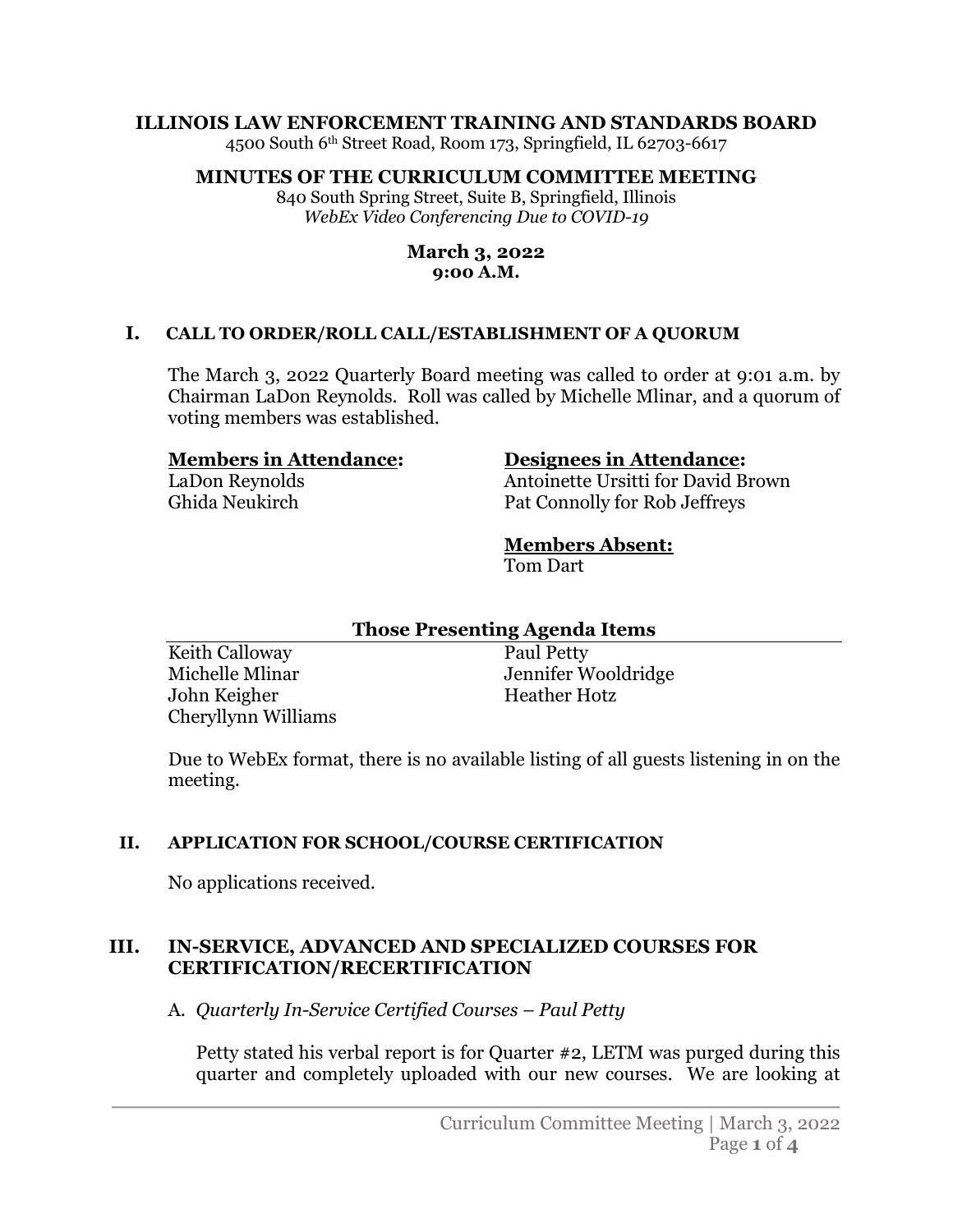several hundred courses that are repeated throughout the MTU's. Under tab F there is an attachment for all certified In-Service courses excluding Lead Homicide and all Lead Homicide Investigator courses approved to assist in those mandates. Those courses were the primary focus after purging the previous certified courses.

B. *CIT for Veterans – Jennifer Wooldridge*

Wooldridge stated there is a new advanced course in their CIT series, CIT for Veterans. It is a one day, eight-hour course for seasoned CIT officers. This advanced course includes mental health concerns for veterans, veteran's family systems, de-escalation, engagement strategies, and an overview of the VA program services. It also includes a role play scenario section with professional actors and the training also briefly talks about officer's self-care. If approved, the Board will include this training in the FY 23 offerings.

#### *Motion was made by Neukirch, seconded by Connolly, and carried by all members present via roll call to approve the CIT for Veterans Course.*

C. *SRO Refresher – Jennifer Wooldridge*

Wooldridge stated the SRO refresher course is brought to us by one of our SRO teams, SRO Danielle Butts. This standalone, two-day course is a refresher course for current SROs and it includes juvenile law, officer and youth interactions skills, and active threat response components which is in line with the current SRO basic requirements. She reminded the committee that those officers that have received SRO certifications must renew their requirements every two years. This standalone course would qualify as a "one and done" option to renew training requirements. The first renewal for the SRO refresher will be coming up this January. If approved, the Board will include this course in the FY 23 offerings.

### *Motion was made by Neukirch, seconded by Connolly, and carried by all members present via roll call to approve the SRO Refresher Course*

### **IV. LEAD HOMICIDE INVESTIGATORS 32-HOURS APPROVED CONTINUING EDUCATION COURSES FOR CERTIFICATION/RECERTIFICATION**

No applications received.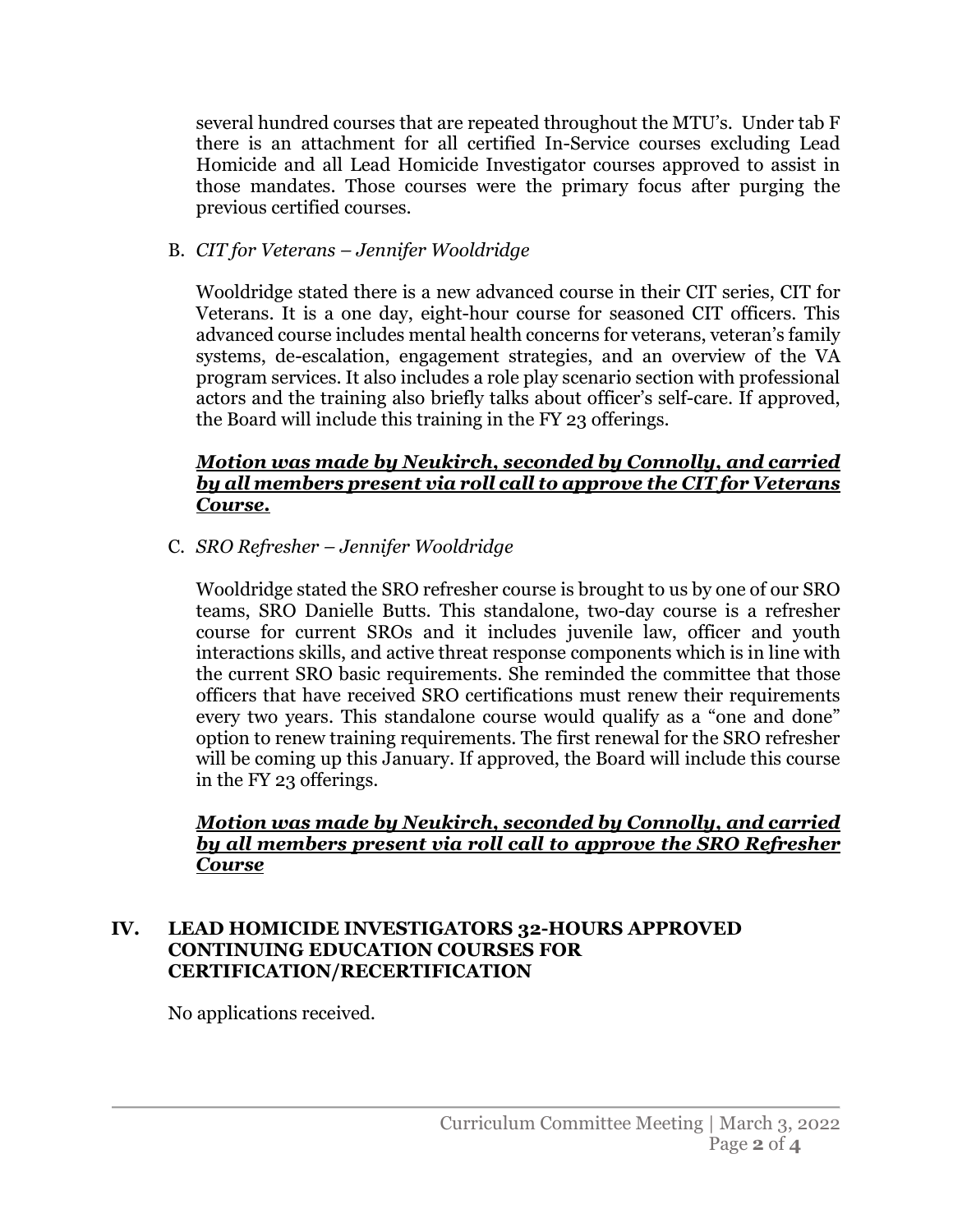## **V. UNFINISHED BUSINESS**

## *Court Security Officer Special Certification Course – Heather Hotz*

Hotz stated the online portion of the Court Security course allows preauthorized individuals to work through over 27 modules before graduating to the in-person portion of the course. The in-person component includes mandatory firearms training as well as 40 hours of curriculum that covers an overview for the need of court security, public interaction and communications, CPR and medical emergency response, screening procedures and courtroom operations as well as control and arrest tactics. A handout outlining topical areas was emailed prior to the meeting.

#### *Motion was made by Neukirch, seconded by Connolly, and carried by all members present via roll call to approve the Online Court Security Officer Special Certification course.*

## **VI. NEW BUSINESS**

#### *A. Canine Program*

Deputy Director Williams noted that effective January 2022, Field Rep Fred Kienztle was removed as the Canine Coordinator. Due to the possibilities of an increase in complaints against officers, we felt Kienztle needed to focus more on this area of responsibility, but Williams personally commended him for a job well done as the Canine Coordinator. Williams is currently working with Hotz from the Executive Institute to update the online portion of the Law for Police Canine; they are working on the online refresher course as well.

### *B. Basic Arson Investigator*

Deputy Director Williams also stated that the Basic Arson Investigator class that was previously approved to start in July of this year will actually start in March instead due to the demand of Basic Arson Investigators. Starts March 28th and is a 5-week program.

### *C. Community and Wellness Service Dogs*

Ghida Neukirch asked if we offer any training, classes, or support to those agencies that have community and wellness service dogs, which are not technically canine dogs, but service dogs? Williams stated that it was a very good question, but currently the only dogs we deal with are narcotic detection canines, but that is something worth looking at in the future.